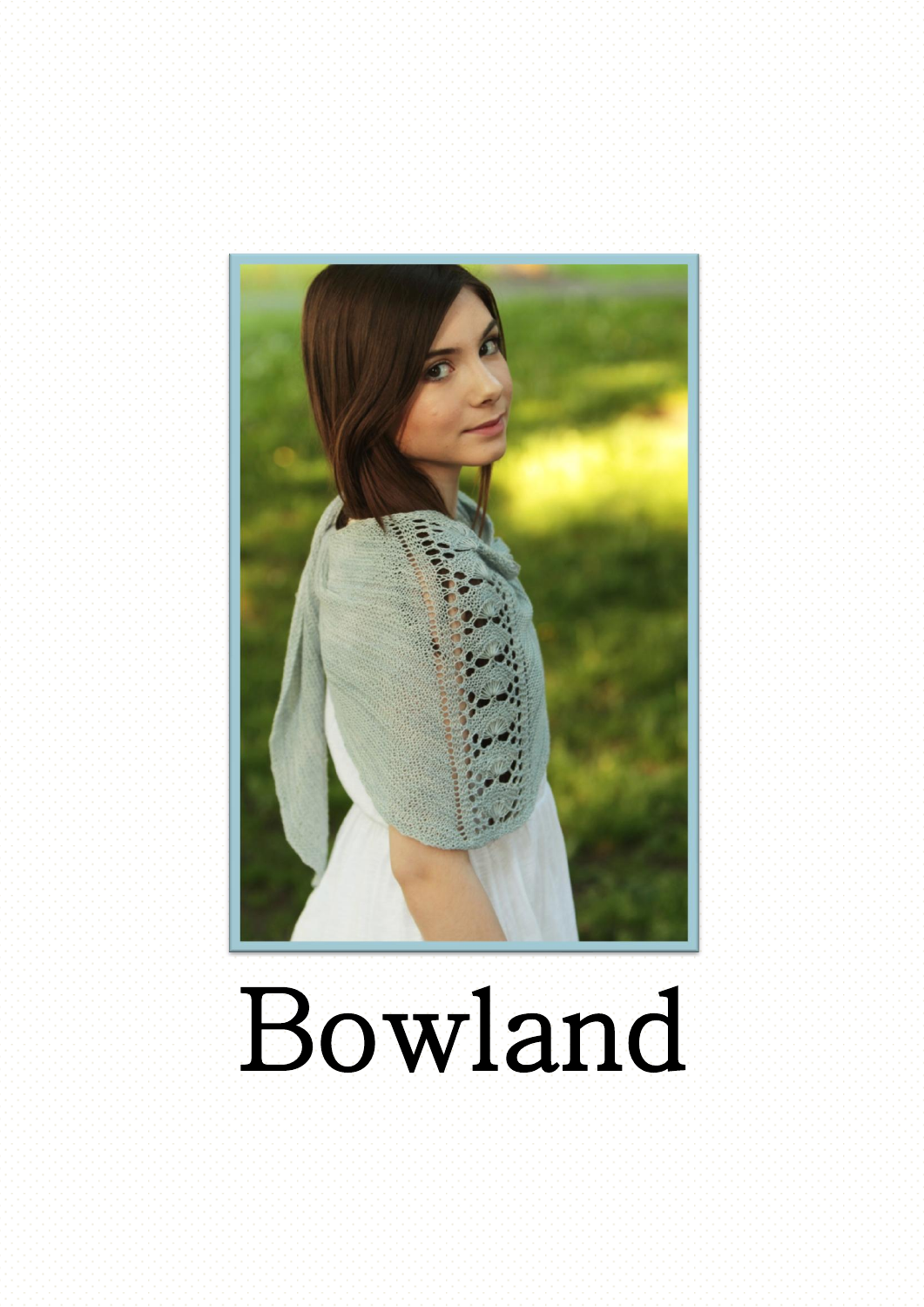## *Materials*

Approx 450m of laceweight/3-ply/light fingering weight yarn Gauge isn't so important for this knit and I'm sure it would work equally well in anything from a heavier laceweight through to sock weight.

3.75mm circular needle. I used 80cm but use whatever you are comfortable with.

Stitch markers

#### *Abbreviations*

K – Knit P – Purl Sl – Slip stitch SSK – Slip,slip,knit YO – Yarn over SM – Slip marker RS – Right side WS – Wrong side W & T – Wrap and turn. (it is only necessary to pick up and knit the wraps if they fall on a purl gutter row).

#### *Instructions*

Cast on 3 sts.

Work 50 rows in garter stitch, slipping the first stitch purlwise with yarn in front on all even numbered rows. Do not turn work. Rotate work 90 degrees and pick up 25 sts along long edge. Pick up 3 sts from cast on edge. **31 sts total.**

Place marker between 4th and 5th st and also between 27th and 28th. This marks the position of the central patterned panel.

Row 1 (RS): Sl1,K2, YO, K to marker, YO, SM, work Row 1 of panel, SM, YO, K to 3 sts before end, YO, K3. 35sts.

Row 2 (WS:)Sl1,K2, YO, K to marker, Work Row 2 of pattern panel, SM, K to 3 sts before end, YO, K3. **37sts.**

Work rows 3-33 continuing to increase as set, whilst working pattern panel from either chart or written instructions as set. Please note that there are 4 increases on every right side row and 2 increases on every wrong side row**. 137 sts.**

Row 34 (WS)(1st purl gutter ). Sl1. K2, YO, P to marker, SM, work row 10 of pattern panel, SM, P to 3 sts before end, YO, K3.

Row 35 – 39 Reverting to garter stitch for main body of shawl continue increasing as set starting from Row 11 of Pattern panel**. 151 sts**.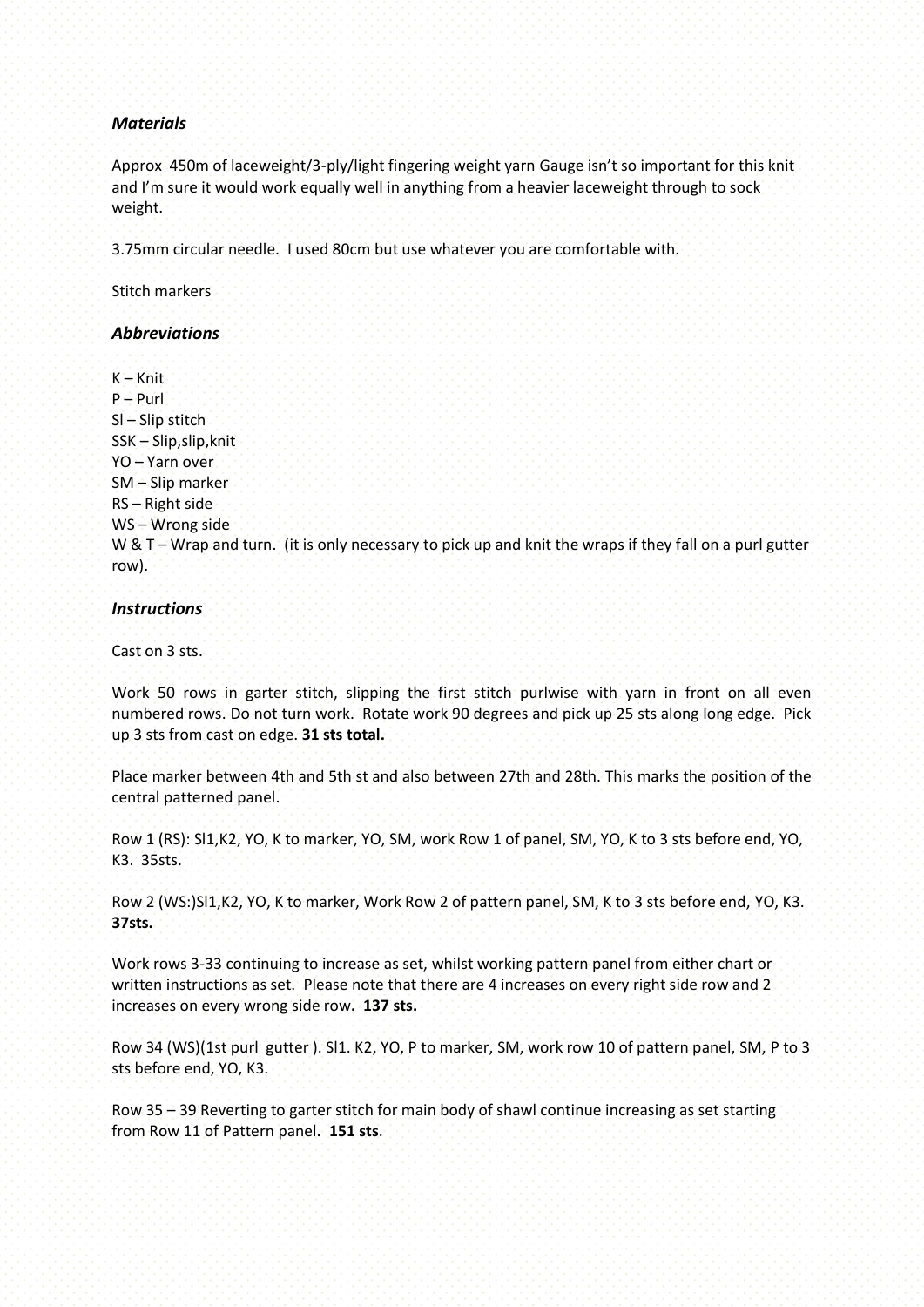Row 40 (WS) )(2nd purl gutter). Sl1, K2, YO, P to marker, SM, work row 4 of pattern panel, SM, P to 3 sts before end, YO, K3.

Row 41-57 Reverting to garter stitch for main body of shawl continue increasing as set starting from Row 5 of Pattern panel**. 209 sts.**

Row 58 (WS) )(3rd gutter). Sl1, K2, YO, P to marker, SM, work row 10 of pattern panel, SM, P to 3 sts before end, YO, K3.

Row 59-63 Reverting to garter stitch for main body of shawl continue increasing as set starting from Row 11 of Pattern panel. **223 sts.**

Row 64 (WS) )(4th purl gutter). Sl1, K2, YO, P to marker, SM, work row 4 of pattern panel, SM, P to 3 sts before end, YO, K3.

Row 65-81 Reverting to garter stitch for main body of shawl continue increasing as set starting from Row 5 of Pattern panel. **281 sts**.

Row 82 (5th purl gutter). Sl1, K2, YO, P to marker, SM, work row 10 of pattern panel, SM, P to 3 sts before end, YO, K3.

Row 83 – 87 Reverting to garter stitch for main body of shawl continue increasing as set starting from Row 11 of Pattern panel. **295 sts.**

Row 88 (WS) )(6th purl gutter). Sl1, K2, YO, P to marker, SM, work row 4 of pattern panel, SM, P to 3 sts before end, YO, K3.

Row 89-105 Reverting to garter stitch for main body of shawl continue increasing as set starting from Row 5 of Pattern panel**. 353 sts.**

Row 106 (WS) )(7th purl gutter). Sl1, K2, YO, P to marker, SM, work row 10 of pattern panel, SM, P to 3 sts before end, YO, K3.

Row 107-110 Reverting to garter stitch for main body of shawl continue increasing as set starting from Row 11 of Pattern panel. **361 sts.**

#### **Commence short row section**

\*\*Watch out for rows 112, 130, 136, 138, 156, and 162. These are purled to continue the purl gutters throughout the short rows.\*\*

Row 111 Sl1, K2, YO, K161, w&t. Row 112 P162, YO,K3 (purl gutter) Row 113 Sl1, K2, YO, K156, w&t. Row 114 K 157, YO, K3 Row 115 Sl1, K2, YO, K150, w&t. Row 116 K151, YO, K3 Row 117 Sl1, K2, YO, K143, w&t. Row 118 K144, YO, K3 Row 119 Sl1, K2, YO, K135, w&t.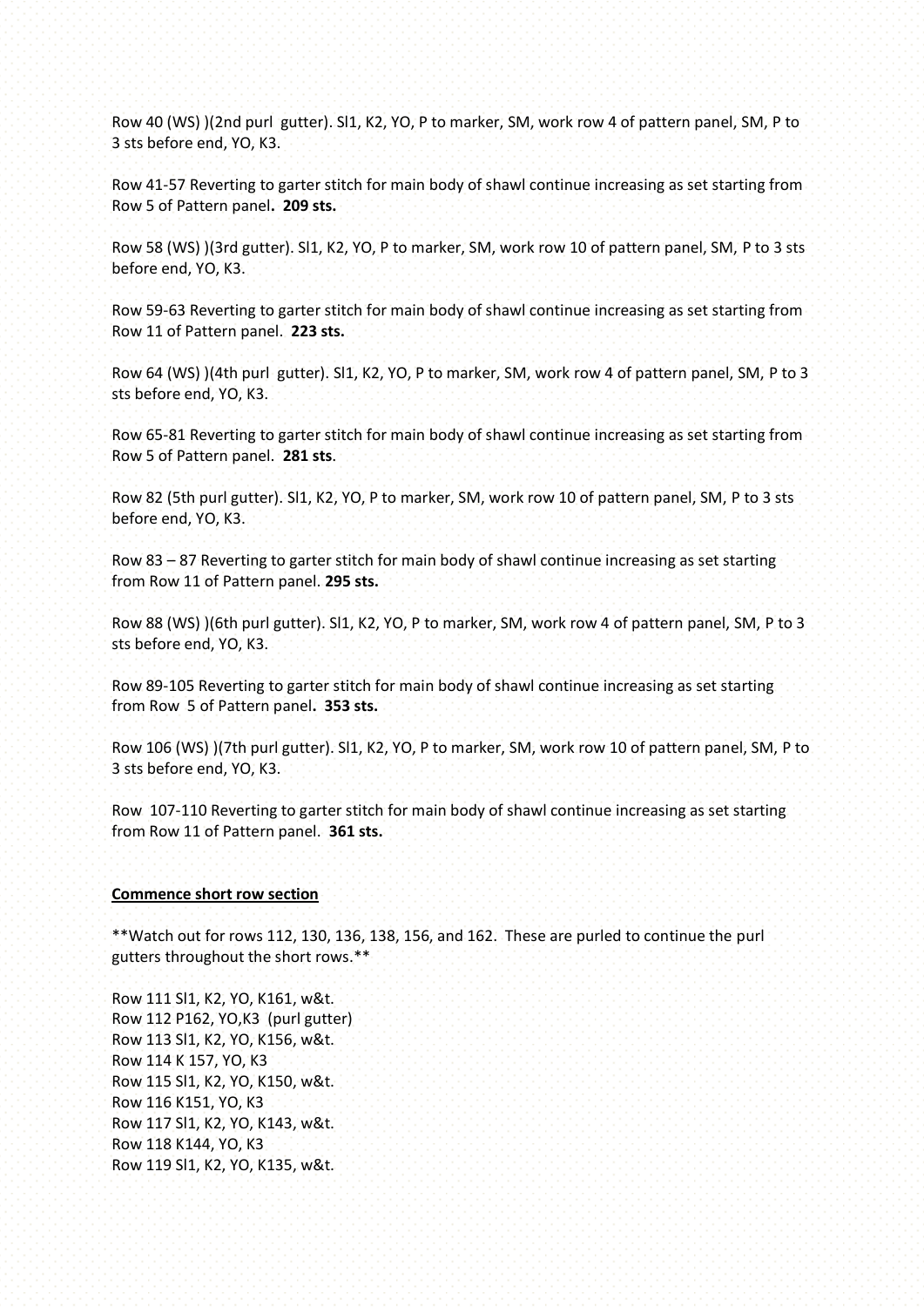Row 120 K136, YO, K3 Row 121 Sl1, K2, YO, K126, w&t. Row 122 K127, YO, K3 Row 123 Sl1, K2, YO, K116, w&t. Row 124 K117, YO, K3 Row 125 Sl1, K2, YO, K105, w&t. Row 126 K106, YO, K3 Row 127 Sl1, K2, YO, K93, w&t. Row 128 K94, YO, K3 Row 129 Sl1, K2, YO, K80, w&t. Row 130 P81, YO, K3 (purl gutter) Row 131 Sl1, K2, YO, K66, w&t. Row 132 K67, YO, K3 Row 133 Sl1, K2, YO, K51, w&t. Row 134 K52, YO, K3 Row 135 Sl1, K2, YO, K35, w&t. Row 136 P36, YO, K3 (purl gutter) Row 137 Sl1, K2, YO, K to marker, YO,SM, k to m, SM, YO, knit to 3 sts before end, YO, K3. Row 138. Sl1, K2, YO, P163, w&t. (purl gutter) Row 139. K164, YO, K3 Row 140. Sl1, K2, YO, K 158, w&t. Row 141. K159, YO, K3 Row 142. Sl1, K2, YO, K152, w&t. Row 143. K153, YO, K3 Row 144. Sl1, K2, YO, K145, w&t. Row 145. K146, YO, K3 Row 146. Sl1, K2, YO, K137, w&t. Row 147. K138, YO, K3 Row 148. Sl1, K2, YO, K128, w&t. Row 149 K129, YO, K3 Row 150 Sl1, K2, YO, K118, w&t. Row 151 K119, YO, K3 Row 152 Sl1, K2, YO, K107, w&t. Row 153 K108, YO, K3 Row 154 Sl1, K2, YO, K95, w&t. Row 155 K96, YO, K3 Row 156 Sl1, K2, YO, P82, w&t. (purl gutter) Row 157 K83, YO, K3 Row 158 Sl1, K2, YO, K68, w&t. Row 159 K69, YO, K3 Row 160 Sl1, K2, YO, K53, w&t. Row 161 K54, YO, K3. Row 162 Sl1, K2, YO, P37, w&t. (purl gutter) Row 163 K38, YO, K3. Row 164 K3, YO, K across all short rows to last 3 sts, YO, K3. 419 sts. Rows 165 through 168: K3, YO, K to last 3, YO, K3. 427 sts.

Cast off all stitches as follows: \*SSK, slip, stitch back to left needle tip, repeat from \* to end.

*Wet block into shape and enjoy your Bowland!*